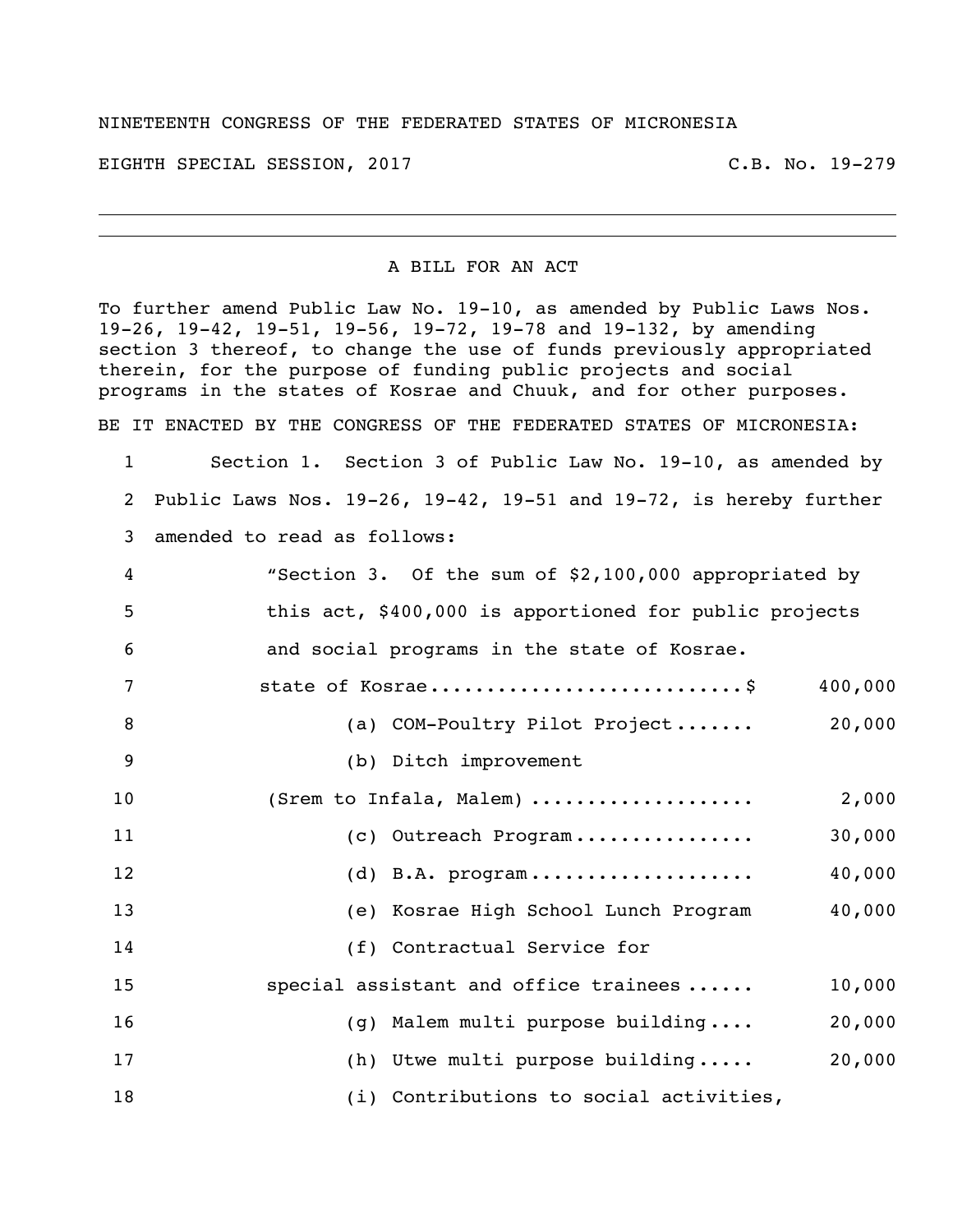C.B. No. 19-279

| $\mathbf{1}$   | programs and events \$                            | 10,000  |
|----------------|---------------------------------------------------|---------|
| $\overline{2}$ | (j) Contractual Service                           |         |
| 3              | (Security guards)                                 | 5,000   |
| 4              | (k) Reimbursement obligation to Kosrae            |         |
| 5              | Junior Tennis Program                             | 3,000   |
| 6              | (1) Road improvement                              | 5,000   |
| 7              | (m) Kosrae cultural [ <del>day</del> ] activities | 20,000  |
| 8              | Lelu Farmers Association<br>(n)                   | 10,000  |
| 9              | (o) Sronsrono farm road improvement               | 9,000   |
| 10             | (p) Municipal/Town Governments' subsidies:        |         |
| 11             | (i) Lelu Town Government subsidy                  | 15,000  |
| 12             | (ii) Tafunsak Municipal subsidy.                  | 15,000  |
| 13             | (iii) Malem Municipal subsidy                     | 15,000  |
| 14             | (iv) Utwe Municipal subsidy                       | 15,000  |
| 15             | Kosrae State Legislature subsidy<br>(q)           | 8,000   |
| 16             | (r) Kosrae Public Auditor's building              |         |
| 17             | renovation                                        | 11,000  |
| 18             | (s) Tafunsak village river clearance              | 6,000   |
| 19             | (t) Kosrae Broadcast vehicle                      | 5,000   |
| 20             | (u) Utwa Women Association                        | 5,000   |
| 21             | (v) Kosrae Village Resort subsidy                 | 15,000  |
| 22             | (w) Malem Farmers Association                     |         |
| 23             | (equipment and gardening tools)                   | 15,000  |
| 24             | (x) Kosrae Junior Tennis Program                  | 6,000   |
| 25             | Kemeun road improvement<br>(Y)                    | 25,000" |
|                |                                                   |         |